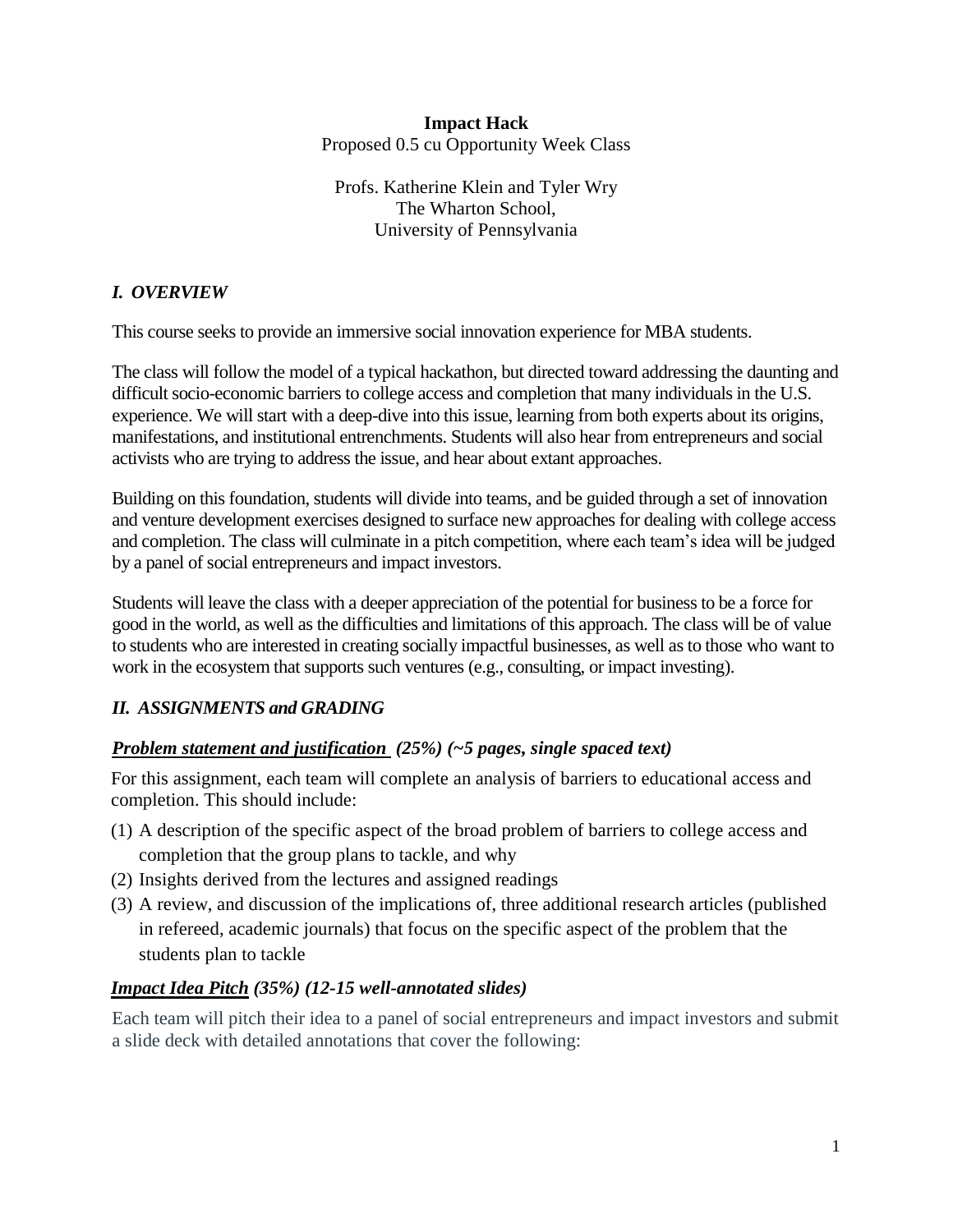- (1) The venture's value proposition, and the nature of its impact goals *(i.e., what does the venture do, what is the specific problem being addressed, how is this different than existing solutions?)*
- (2) An analysis of the venture's financial potential *(i.e., revenue model, market size, and preliminary unit economics)*
- (3) An analysis of the venture's social impact potential *(i.e., the theory of change, who the venture affects and how deeply)*
- (4) Key qualitative and quantitative indicators of social impact *(i.e., what are the data-sources? What monitoring systems/processes will be needed?)*
- (5) Key assumptions and risks yet to be addressed

## *Individual Reflection (10%) (~2 pages, single-spaced text)*

This short reflection paper asks each student to report back on their key learnings from the class, and to reflect on the problem-solving experiences and team dynamics that they encountered in producing the other class assignments.

## *Peer evaluation (15%)*

Each student will be asked to rate the contributions made by each other team member. Therefore, individual grades will likely vary among team members.

*Participation (15%)*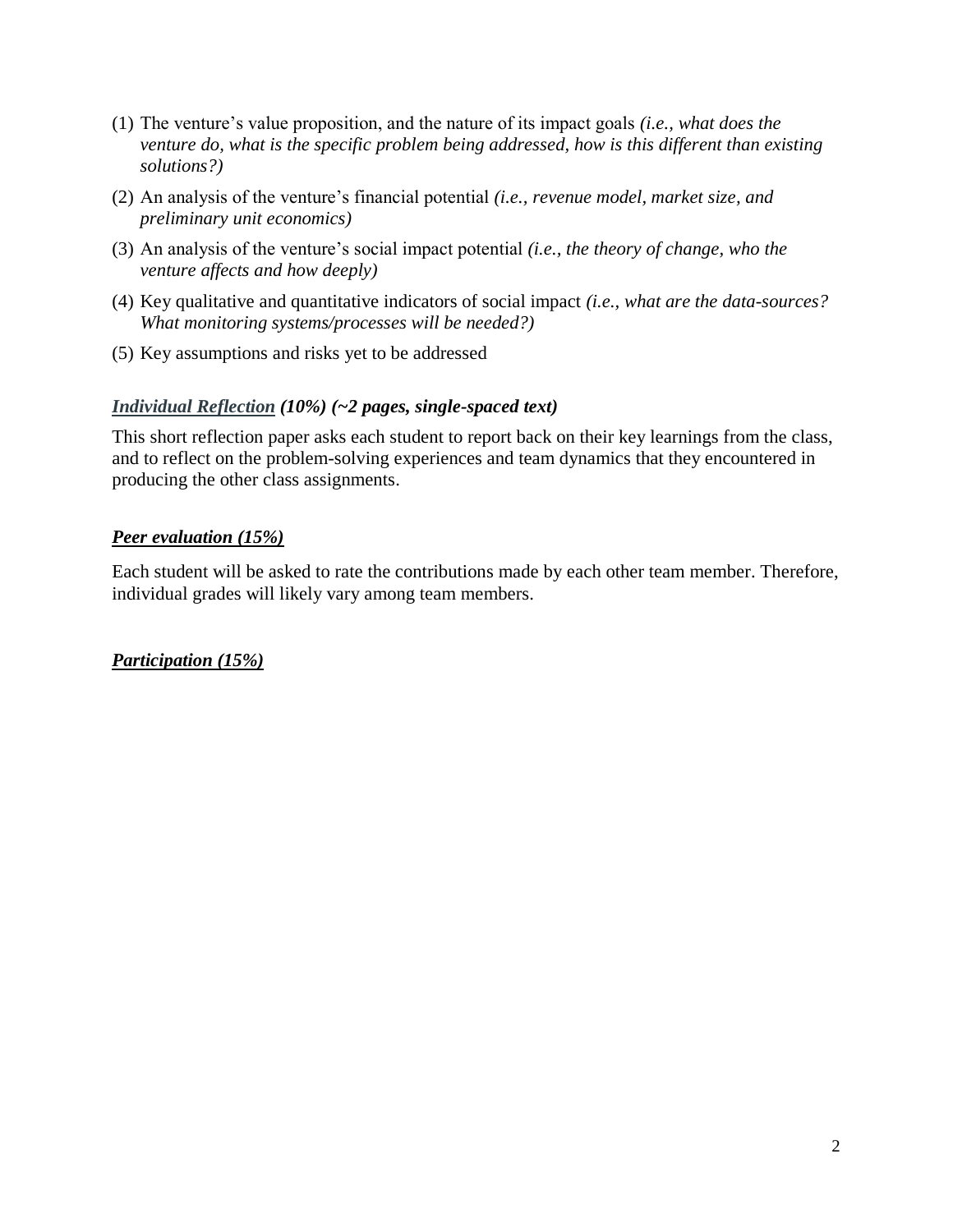# **PROPOSED TOPICS and SCHEDULE (3.5 hrs for each session)**

| No.            | <b>Date</b> | Day | <b>Topic</b>                                                                                                                                                                                                                                                                                                                                                                                                                                                                                                                                                                                                                                                                   | <b>Deliverables</b>                                                                       |
|----------------|-------------|-----|--------------------------------------------------------------------------------------------------------------------------------------------------------------------------------------------------------------------------------------------------------------------------------------------------------------------------------------------------------------------------------------------------------------------------------------------------------------------------------------------------------------------------------------------------------------------------------------------------------------------------------------------------------------------------------|-------------------------------------------------------------------------------------------|
| 1              | 1/10        | M   | The deep-dive begins: Understanding the<br>problem<br><b>Introduction and Overview</b><br>$30 \text{ min}$ – introduce class and discuss the process<br>(KK/TW)<br>$20 \text{ min}$ – break class into teams – structured meet and<br>greet<br><b>Learning from Archival Research</b><br>$50 \text{ min} - \text{KK}$ on what the research tells us about<br>education access and completion<br>$-KK/TW$ on how to find original<br>research papers<br><b>Learning from Primary Research</b><br>20 min - Problem validation techniques (TW)<br><b>50 min</b> – panel with research experts on college<br>access and completion (KK moderates)<br>$40 \text{ min}$ – group work |                                                                                           |
| $\overline{2}$ | 1/11        | T   | The deep-dive continues: The state of play<br><b>20 min</b> – Mapping the terrain, identifying white<br>spaces (TW)<br><b>70 min</b> – Expert panel: Current solutions (NFP, FP,<br>charity)<br>$25 \text{ min}$ – Group work: Reflection and analysis<br><b>70 min</b> – Founder panel: Why "this" solution;<br>how's it working; what makes this really hard<br>$25 \text{ min}$ – Group work: Reflection and analysis                                                                                                                                                                                                                                                       | <b>Assignment 1:</b><br>Problem Justification<br>(KK/TW provide<br>feedback before Day 3) |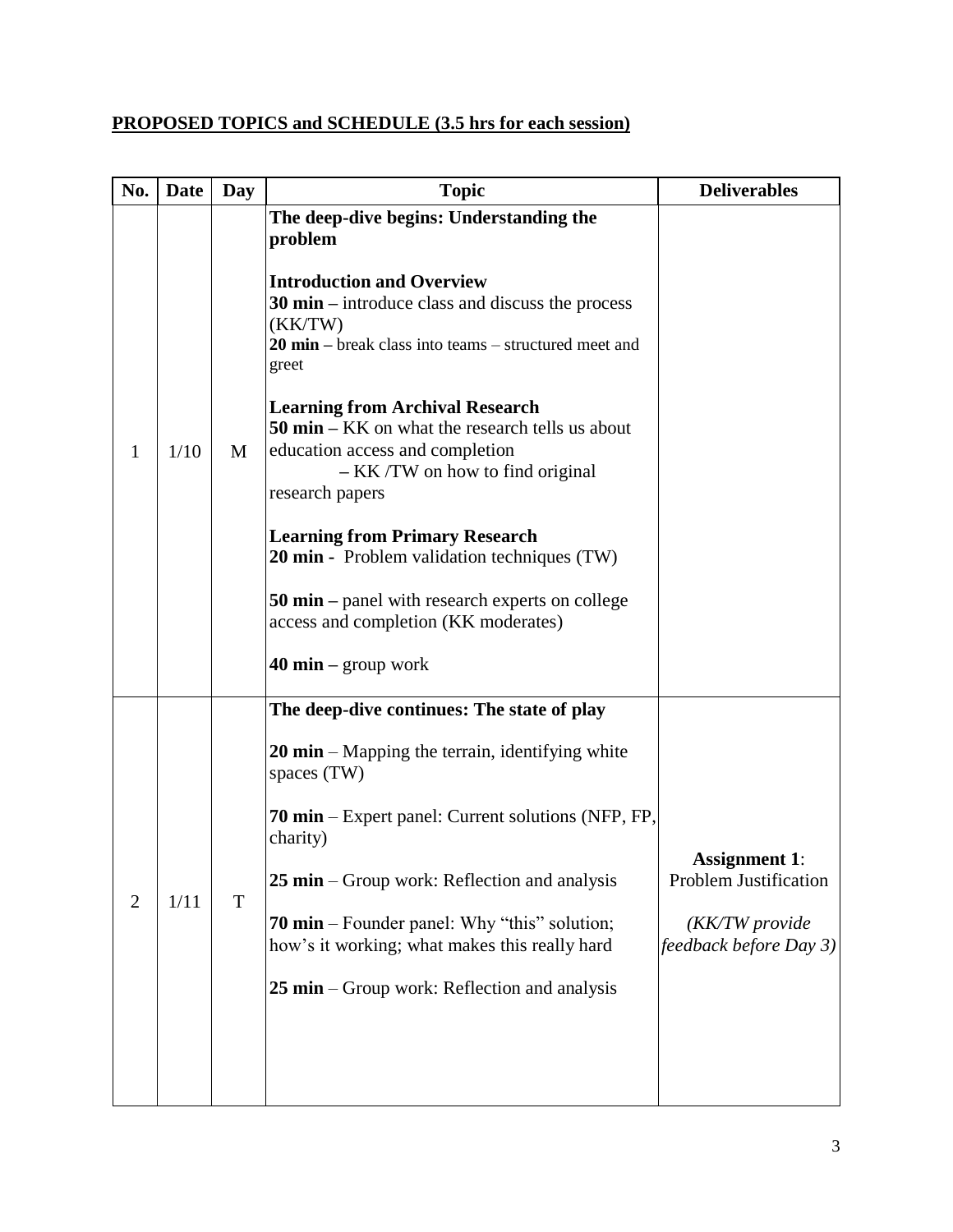|                |      |              | Hackathon (1)!                                                                                                                                                                                                                                                                                           |                                                |
|----------------|------|--------------|----------------------------------------------------------------------------------------------------------------------------------------------------------------------------------------------------------------------------------------------------------------------------------------------------------|------------------------------------------------|
| 3              | 1/12 | W            | 40 min – Social enterprise: overview, relationship<br>between social and financial goals (TW)<br><b>30 min</b> – Ideation and idea generation $(TW)$<br>30 $\text{min}$ – Group work: idea generation<br>55 min – Business models, assumptions (TW)<br><b>55 min</b> – Social impact measurement (KK)    |                                                |
| $\overline{4}$ | 1/13 | $\mathbf{R}$ | Hackathon (2)!!<br><b>45 min</b> – Assumptions and learning (TW)<br><b>30 min</b> $-$ Group work: Identifying and prioritizing<br>assumptions.<br>45 min – Model testing $(TW)$<br><b>30 min</b> – Group work: Testing plan<br><b>60 min</b> – Impact investor panel: What we look for<br>(KK moderates) |                                                |
| 5              | 1/14 | $\mathbf{F}$ | Hackathon (3) – Pitches!!!<br>90 min – Practice pitches and feedback (KK/TW)<br>90 $\min$ – Pitch competition<br><b>30 min</b> $-$ Judging and results                                                                                                                                                   | <b>Assignment 2:</b><br>Pitches and slide deck |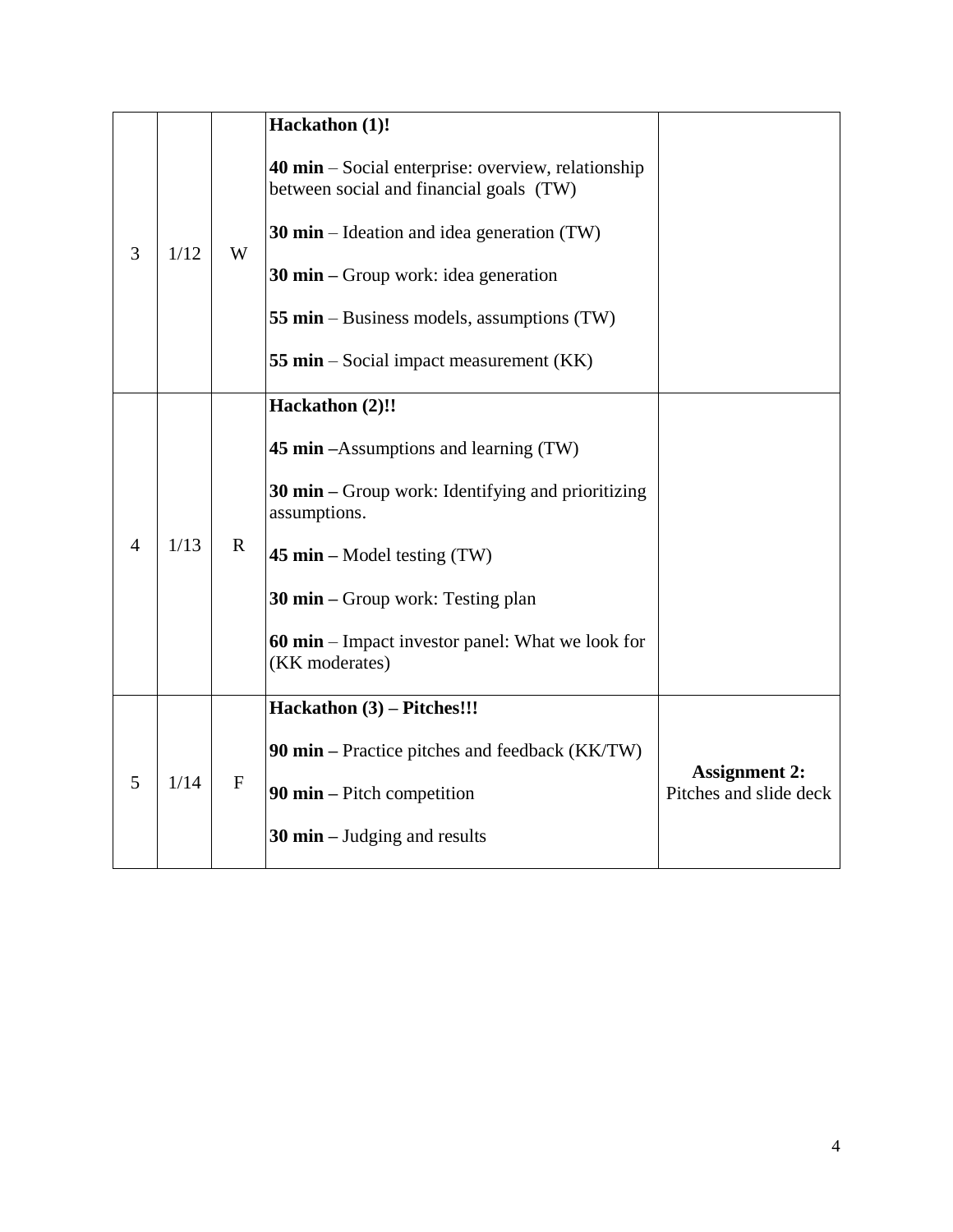#### **REQUIRED READINGS**

- 1. Semega, J. L., Kollar, M. A., Creamer, J., & Mohanty, A. (2020, September). [Income and](https://www.census.gov/library/publications/2020/demo/p60-270.html)  [poverty in the United States: 2019.](https://www.census.gov/library/publications/2020/demo/p60-270.html) (United States Census Bureau, Economics and Statistics Administration)
- 2. Perna, L. W. & Thomas, S. L. (2006, July). [A framework for reducing the college success](https://nces.ed.gov/npec/pdf/Perna_Thomas_Report.pdf)  [gap and promoting success for all.](https://nces.ed.gov/npec/pdf/Perna_Thomas_Report.pdf) Washington DC: National Postsecondary Education Cooperative.
- 3. Chetty, R., Friedman, J. N., Saez, E., Turner, N. and Yagan, D. [Mobility report cards: The](https://opportunityinsights.org/wp-content/uploads/2018/03/coll_mrc_summary.pdf)  [role of colleges in intergenerational mobility.](https://opportunityinsights.org/wp-content/uploads/2018/03/coll_mrc_summary.pdf) (Non-technical summary from The Equality of Opportunity Project). Also required:
	- a. [Economic Diversity and Student Outcomes at America's Colleges and Universities:](https://www.nytimes.com/interactive/projects/college-mobility/)  [Find Your College:](https://www.nytimes.com/interactive/projects/college-mobility/) *The New York Times*.
	- b. [Economic Diversity and student outcomes at the University of Pennsylvania.](https://www.nytimes.com/interactive/projects/college-mobility/university-of-pennsylvania) *The New York Times.*
- 4. Fain, P. (2019, May 23). [Wealth's influence on enrollment and completion.](https://www.insidehighered.com/news/2019/05/23/feds-release-broader-data-socioeconomic-status-and-college-enrollment-and-completion) Inside Higher Ed.
- 5. Page, L. C. & Scott-Clayton (2016). [Improving college access in the United States: Barriers](https://www.sciencedirect.com/science/article/abs/pii/S0272775716301248)  [and policy responses.](https://www.sciencedirect.com/science/article/abs/pii/S0272775716301248) *Economics of Education Review, 4 - 22.*
- 6. Witteveen, D. & Attewell, P. (2020). [Reconsidering the "meritocratic power of a college](https://www.sciencedirect.com/science/article/pii/S0276562420300081)  [degree.](https://www.sciencedirect.com/science/article/pii/S0276562420300081) Research in Social Stratification and Mobility.
- 7. DeParle, J. (December 22, 2012). [For poor, leap to college often ends in hard fall.](http://www.nytimes.com/2012/12/23/education/poor-students-struggle-as-class-plays-a-greater-role-in-success.html?pagewanted=all&_r=0) New York Times.
- 8. Jack, A. A. (2019, September 10). [I was a low-income college student. Classes weren't the](https://www.nytimes.com/interactive/2019/09/10/magazine/college-inequality.html)  [hard part.](https://www.nytimes.com/interactive/2019/09/10/magazine/college-inequality.html) The New York Times.
- 9. Peterson, D.M. & Mann, C.L. (2020, September). [Closing the racial inequality gaps: The](https://www.citivelocity.com/citigps/closing-the-racial-inequality-gaps/)  [economic cost of racial inequality in the U.S.](https://www.citivelocity.com/citigps/closing-the-racial-inequality-gaps/) Citi GPS.
- 10. Santos, F., Pache, A.C. and Birkholz, C., 2015. Making hybrids work: Aligning business models and organizational design for social enterprises. *California Management Review*, *57*(3), pp.36-58.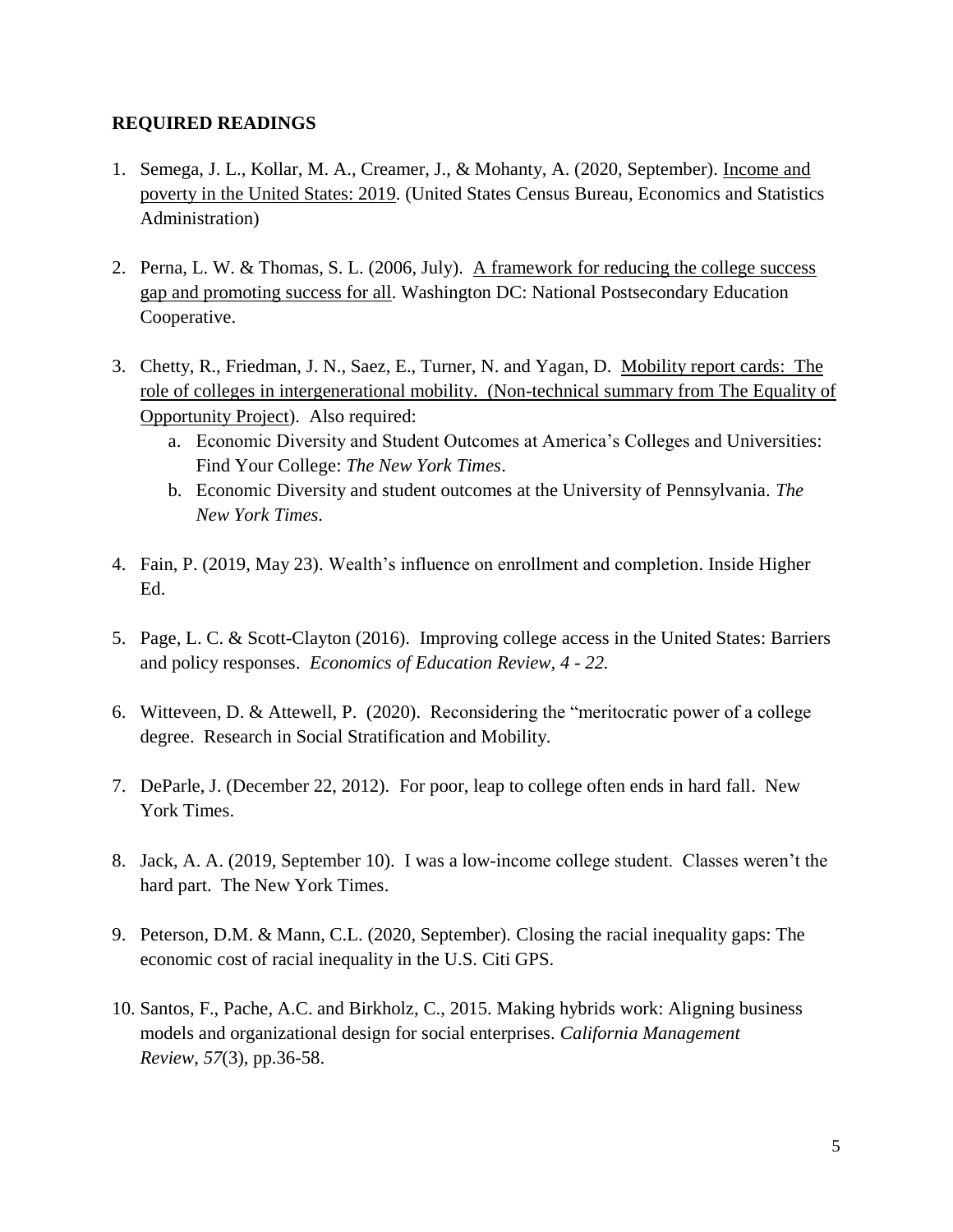#### **RECOMMENDED**

- 1. Dunning, D., 2011. The Dunning–Kruger effect: On being ignorant of one's own ignorance. In *Advances in experimental social psychology* (Vol. 44, pp. 247-296). Academic Press.
- 2. W.K. Kellogg Foundation. (2004). Chapter 1 (pages 1 14) of [Logic model development](http://www.wkkf.org/resource-directory/resource/2006/02/wk-kellogg-foundation-logic-model-development-guide)  [guide: Using logic models to bring together planning, evaluation, and action.](http://www.wkkf.org/resource-directory/resource/2006/02/wk-kellogg-foundation-logic-model-development-guide) Battle Creek, Michigan.
- 3. Video: TED Talk [The way we think about charity is dead wrong –](http://www.ted.com/talks/dan_pallotta_the_way_we_think_about_charity_is_dead_wrong?language=en) Dan Pallotta
- 4. Peterson, D.M. & Mann, C.L. (2020, September). [Closing the racial inequality gaps: The](https://www.citivelocity.com/citigps/closing-the-racial-inequality-gaps/)  [economic cost of racial inequality in the U.S.](https://www.citivelocity.com/citigps/closing-the-racial-inequality-gaps/) Citi GPS.
- 5. Giridharadas, A. (2018, August 24). [Beware rich people who say they want to change the](https://www.nytimes.com/2018/08/24/opinion/sunday/wealth-philanthropy-fake-change.html)  [world.](https://www.nytimes.com/2018/08/24/opinion/sunday/wealth-philanthropy-fake-change.html) The New York Times.
- 6. Christensen, C. M. (2010, July-August). How will you measure your life? Harvard Business Review.
- 7. Sackett, P. & Kuncel, N. (2018). Eight myths about standardized admissions testing. In Measuring Success: Testing, Grades, and the Future of College Admissions (pp. 13-39). Johns Hopkins University Press.
- 8. Chetty, R., Hendren, N. Jones, M. & Porter, S. R. (2018). [Race and Economic Opportunity](http://www.equality-of-opportunity.org/assets/documents/race_summary.pdf)  [in the United States -](http://www.equality-of-opportunity.org/assets/documents/race_summary.pdf) Executive Summary. The Equality of Opportunity Project. a. See also:
	- i. Matthews, D. (2018, March 21). [The massive new study on race and](https://www.vox.com/policy-and-politics/2018/3/21/17139300/economic-mobility-study-race-black-white-women-men-incarceration-income-chetty-hendren-jones-porter)  [economic mobility in America, explained.](https://www.vox.com/policy-and-politics/2018/3/21/17139300/economic-mobility-study-race-black-white-women-men-incarceration-income-chetty-hendren-jones-porter) Vox.
	- ii. Badger, E., Miller, C. C., Pearce, A., & Quealy, K. (2018, March 19). [Extensive data shows punishing reach of racism for black boys.](https://www.nytimes.com/interactive/2018/03/19/upshot/race-class-white-and-black-men.html) New York Times.
- *9.* Read together:
	- *a.* Leonhardt, D. (2013, March 29). A simple [way to send poor kids to top colleges.](https://www.nytimes.com/2013/03/31/opinion/sunday/a-simple-way-to-send-poor-kids-to-top-colleges.html) *The New York Times.*
	- b. Jaschik, S. (2019, June 3). [The nudges that didn't work.](https://www.insidehighered.com/admissions/article/2019/06/03/effort-change-college-going-patterns-low-income-students-reports) Inside Higher Ed.